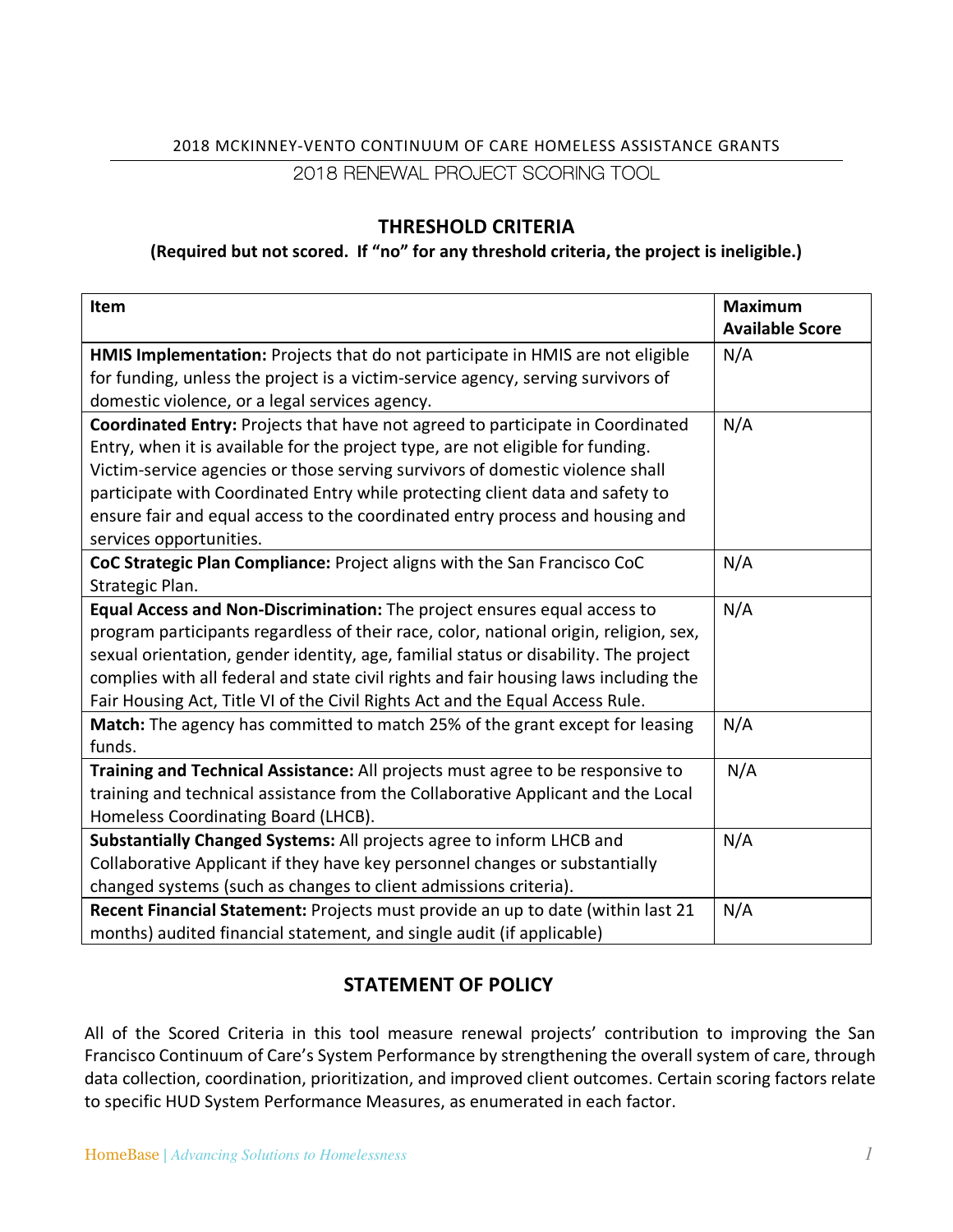## **SCORED CRITERIA**

| Item            |                                                                                                                                                                                                                                                                                                                     | <b>Maximum Available</b><br><b>Score</b>                                                                                                                                                                                  |
|-----------------|---------------------------------------------------------------------------------------------------------------------------------------------------------------------------------------------------------------------------------------------------------------------------------------------------------------------|---------------------------------------------------------------------------------------------------------------------------------------------------------------------------------------------------------------------------|
| $\mathbf{1}$    | <b>Program Performance and Client Outcomes</b>                                                                                                                                                                                                                                                                      | 52                                                                                                                                                                                                                        |
| 1a              | Performance on 2017 San Francisco CoC Performance Measures<br>compared to other similar projects.<br>HUD System Performance Measures 1, 2, 3, 4, 7                                                                                                                                                                  | 17 points.**                                                                                                                                                                                                              |
| 1 <sub>b</sub>  | Projects may receive points under any one of the following criteria<br>based on outcomes reported in the APR:                                                                                                                                                                                                       |                                                                                                                                                                                                                           |
| 1 <sub>b1</sub> | If Permanent Supportive Housing or Services to Persons in PSH project:<br>Percentage of project participants <sup>*</sup> that achieve housing stability in an<br>operating year, by remaining in permanent housing or exiting to<br>permanent housing, is at least 80%.<br>HUD System Performance Measures 1, 3, 7 | 10 pts.**<br>98-100%<br>9 pts.<br>94-97.9%<br>8 pts.<br>90-93.9%<br>7 pts.<br>86-89.9%<br>6 pts.<br>82-85.9%<br>5 pts.<br>78-81.9%<br>4 pts.<br>75-77.9%<br>3 pts.<br>72-74.9%<br>70-71.9%<br>2 pts.<br><70%<br>0 pts.    |
| 1 <sub>b2</sub> | If Rapid Rehousing or Services to Rapid Rehousing project: The<br>percentage of project participants* that achieve housing stability in an<br>operating year, by exiting to permanent housing, is at least 80%.<br>HUD System Performance Measures 1, 3, 7                                                          | 10 pts.**<br>90-100%<br>9 pts.<br>85-89.9%<br>8 pts.<br>80-84.9%<br>7 pts.<br>75-79.9%<br>6 pts.<br>70-74.9%<br>5 pts.<br>65-69.9%<br>4 pts.<br>62-64.9%<br>3 pts.<br>59-61.9%<br>2 pts.<br>55-58.9%<br>0 pts.<br><55%    |
| 1 <sub>b3</sub> | If Transitional Housing for Youth: The percentage of project<br>participants* that achieve housing stability in an operating year, by<br>exiting to permanent housing, is at least 70%.<br>HUD System Performance Measures 1, 3, 7                                                                                  | 10 pts.**<br>80-100%<br>9 pts.<br>75-79.9%<br>8 pts.<br>70-74.9%<br>7 pts.<br>65-69.9%<br>6 pts.<br>60-64.9%<br>5 pts.<br>55-59.9%<br>4 pts.<br>52-54.9%<br>3 pts.<br>49-51.9%<br>45-48.9%<br>2 pts.<br>0 pts.<br>$<$ 45% |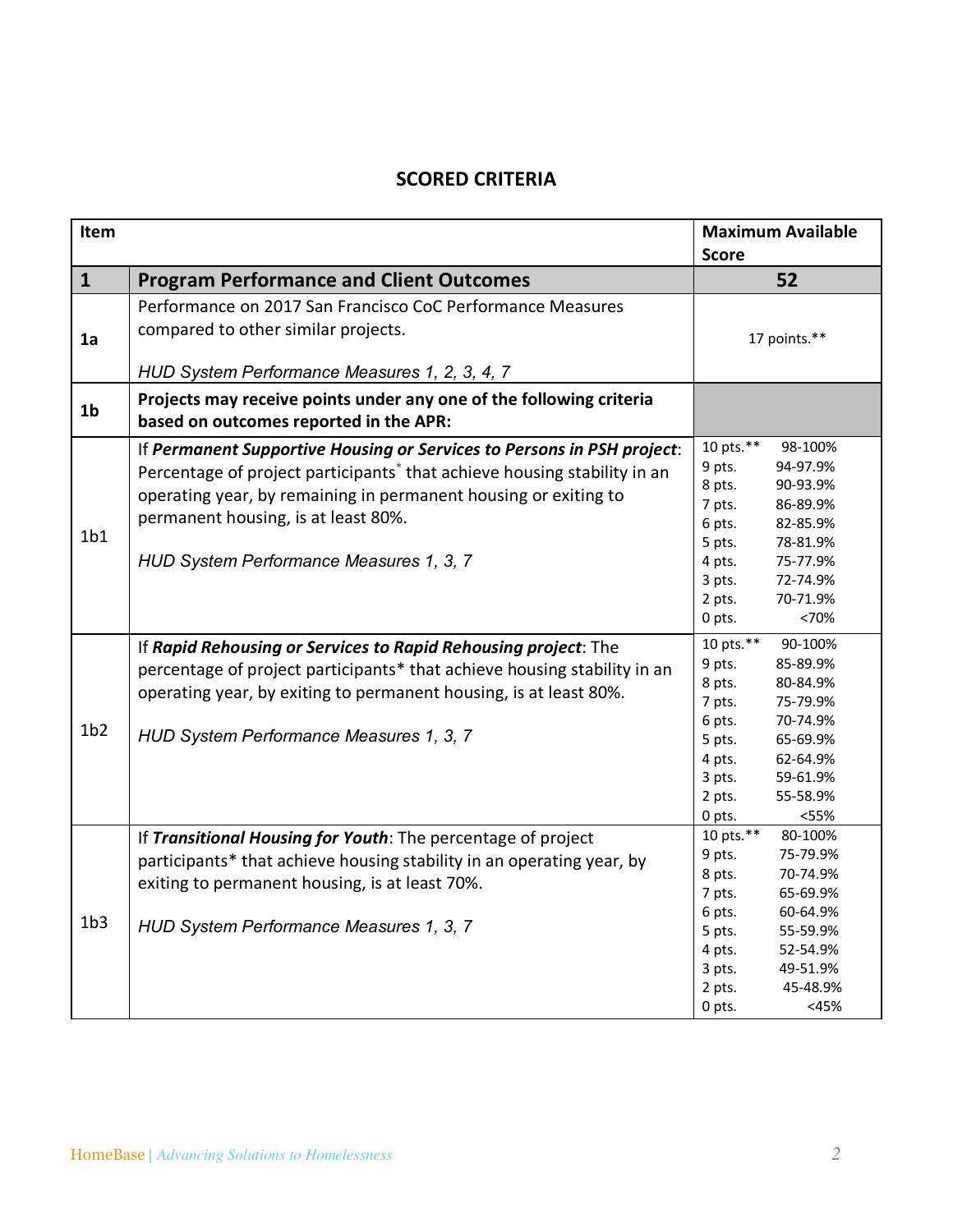| Item            |                                                                                                                                                                                       |                                                                                                               |                                                                                                                               |                                                                                                               |                                                                                                                               | <b>Maximum Available</b>                                                                                                                                                                                        |                                |
|-----------------|---------------------------------------------------------------------------------------------------------------------------------------------------------------------------------------|---------------------------------------------------------------------------------------------------------------|-------------------------------------------------------------------------------------------------------------------------------|---------------------------------------------------------------------------------------------------------------|-------------------------------------------------------------------------------------------------------------------------------|-----------------------------------------------------------------------------------------------------------------------------------------------------------------------------------------------------------------|--------------------------------|
|                 |                                                                                                                                                                                       |                                                                                                               |                                                                                                                               |                                                                                                               | <b>Score</b>                                                                                                                  |                                                                                                                                                                                                                 |                                |
|                 | If Other Services-Only project: The percentage of leavers in all CoC-<br>funded projects that obtained or maintained non-cash mainstream<br>benefits at project exit is at least 56%. |                                                                                                               |                                                                                                                               |                                                                                                               | 10 pts.**<br>9 pts.<br>8 pts.<br>7 pts.                                                                                       | 92-100%<br>83-91.9%<br>74-82.9%<br>65-73.9%                                                                                                                                                                     |                                |
| 1 <sub>b4</sub> | <b>HUD System Performance Measure 4</b>                                                                                                                                               |                                                                                                               |                                                                                                                               |                                                                                                               | 6 pts.<br>5 pts.<br>4 pts.<br>3 pts.<br>2 pts.<br>1 pts.<br>0 pts.                                                            | 56-64.9%<br>47-55.9%<br>38-46.9%<br>29-37.9%<br>20-28.9%<br>1-19.9%<br>0%                                                                                                                                       |                                |
| 1 <sub>c</sub>  | Projects may receive points under any one of the following criteria<br>based on outcomes reported in the APR:                                                                         |                                                                                                               |                                                                                                                               |                                                                                                               |                                                                                                                               |                                                                                                                                                                                                                 |                                |
|                 | If Permanent Supportive Housing Project: The percentage of<br>participants that increase unearned and earned income from entry to                                                     |                                                                                                               |                                                                                                                               | <b>Housing</b>                                                                                                | <b>Permanent Supportive</b>                                                                                                   |                                                                                                                                                                                                                 |                                |
|                 | follow up/exit is at least 20%.                                                                                                                                                       |                                                                                                               |                                                                                                                               |                                                                                                               | 10 pts.**<br>9 pts.<br>8 pts.                                                                                                 | 60-100%<br>50-59.9%<br>45-49.9%                                                                                                                                                                                 |                                |
| 1c1             | <b>HUD System Performance Measure 4</b>                                                                                                                                               |                                                                                                               | 7 pts.<br>6 pts.<br>5 pts.<br>4 pts.<br>3 pts.<br>2 pts.                                                                      | 25-44.9%<br>20-24.9%<br>15-19.9%<br>11-14.9%<br>8-10.9%<br>5-7.9%                                             |                                                                                                                               |                                                                                                                                                                                                                 |                                |
|                 |                                                                                                                                                                                       |                                                                                                               |                                                                                                                               |                                                                                                               | 1 pts.<br>0 pts.                                                                                                              | 1-4.9%<br>0%                                                                                                                                                                                                    |                                |
|                 | If Rapid Re-Housing, Transitional<br><b>Housing for Youth, or Supportive</b>                                                                                                          | <b>Rapid Re-Housing</b>                                                                                       |                                                                                                                               | <b>Transitional Housing</b><br>for Youth                                                                      |                                                                                                                               | <b>Supportive Services</b><br>Only                                                                                                                                                                              |                                |
| 1c2             | Services Only Project: The<br>percentage of leavers that increase<br>income from entry to exit is at least<br>%.<br><b>HUD System Performance Measure 4</b>                           | 10 pts.**<br>9 pts.<br>8 pts.<br>7 pts.<br>6 pts.<br>5 pts.<br>4 pts.<br>3 pts.<br>2 pts.<br>1 pts.<br>0 pts. | 95-100%<br>85-94.9%<br>75-84.9%<br>65-74.9%<br>54-64.9%<br>44-53.9%<br>34-43.9%<br>24-33.9%<br>10-23.9%<br>1-9.9%<br>$0 - 9%$ | 10 pts.**<br>9 pts.<br>8 pts.<br>7 pts.<br>6 pts.<br>5 pts.<br>4 pts.<br>3 pts.<br>2 pts.<br>1 pts.<br>0 pts. | 85-100%<br>70-84.9%<br>50-69.9%<br>45-49.9%<br>40-44.9%<br>20-39.9%<br>15-19.9%<br>10-14.9%<br>5-9.9%<br>2-4.9%<br>$0 - 1.9%$ | 10 pts. $**$<br>95-100%<br>9 pts.<br>80-94.9%<br>8 pts.<br>60-79.9%<br>7 pts.<br>40-59.9%<br>30-39.9%<br>6 pts.<br>5 pts.<br>20-29.9%<br>4 pts.<br>15-19.9%<br>10-14.9%<br>3 pts.<br>2 pts.<br>1 pts.<br>0 pts. | 5-9.9%<br>2-4.9%<br>$0 - 1.9%$ |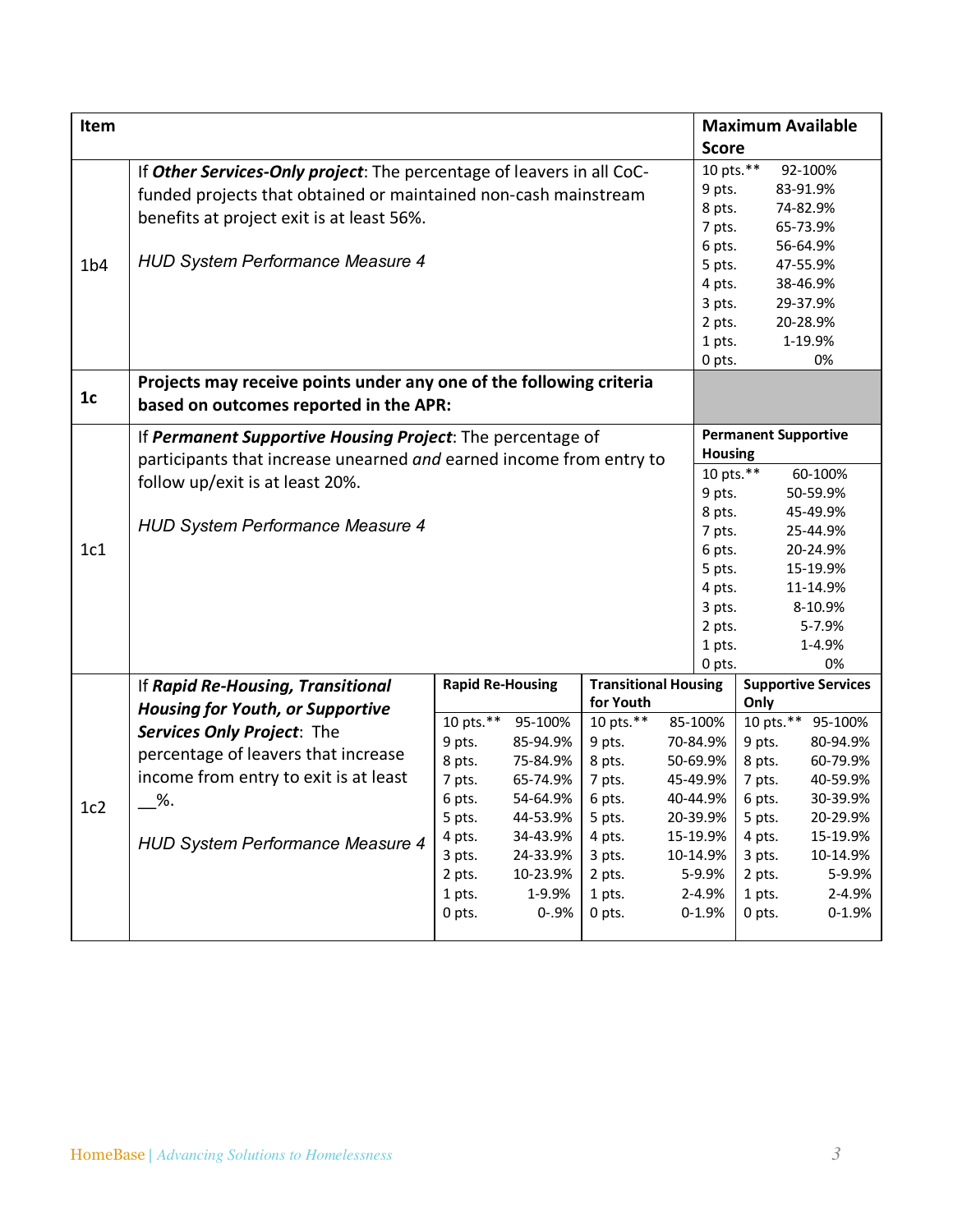| 1 <sub>d</sub> | Projects may receive points under any one of the following criteria<br>based on outcomes reported in the APR:                                                                                                                                                       |                                                                                                                                                                                                           |
|----------------|---------------------------------------------------------------------------------------------------------------------------------------------------------------------------------------------------------------------------------------------------------------------|-----------------------------------------------------------------------------------------------------------------------------------------------------------------------------------------------------------|
| 1d1            | If Permanent Supportive Housing Project: The percentage of participants<br>that obtained or maintained mainstream cash income sources at follow-<br>up or project exit is at least 56%.<br><b>HUD System Performance Measure 4</b>                                  | <b>Mainstream Cash</b><br><b>Income Sources at</b><br>Follow-up or Exit:<br>5 pts. $***$<br>83-100%<br>4pts.<br>65-82.9%<br>3 pts.<br>47-64.9%<br>2 pts.<br>29-46.9%<br>1 pts.<br>1-28.9%<br>0 pts.<br>0% |
| 1d2            | If Transitional Housing for Youth, Rapid Re-Housing, or Supportive<br>Services Only Project: The percentage of leavers that obtained or<br>maintained mainstream cash income sources at project exit is at least<br>56%.<br><b>HUD System Performance Measure 4</b> | <b>Mainstream Cash</b><br><b>Income Sources at</b><br>Exit:<br>5 pts. $**$<br>83-100%<br>65-82.9%<br>4pts.<br>3 pts.<br>47-64.9%<br>2 pts.<br>29-46.9%<br>1 pts.<br>1-28.9%<br>0 pts.<br>0%               |
| 1e             | Projects may receive points under any one of the following criteria<br>based on outcomes reported in the APR:                                                                                                                                                       |                                                                                                                                                                                                           |
| 1e1.i          | If Permanent Supportive Housing Project: The percentage of participants<br>that obtained or maintained non-cash mainstream resources at follow-up<br>or project exit.                                                                                               | <b>Non-Cash Mainstream</b><br><b>Resources at Follow-</b><br>up/Exit:<br>2 pts. $**$<br>60-100%<br>1 pt.<br>30-59.9%<br>0-29.9%<br>0 pts.                                                                 |
| 1e1.ii         | If Permanent Supportive Housing Project: The percentage of participants<br>that obtained or maintained health insurance at follow-up or project exit.                                                                                                               | <b>Health Insurance at</b><br>Follow-up/Exit:<br>$3$ pts.**<br>83-100%<br>2 pts.<br>60-82.9%<br>30-59.9%<br>1 pts.<br>0 pts.<br>$0 - 29.9%$                                                               |
| 1e2.i          | If Transitional Housing, Rapid Re-Housing, or Supportive Services Only<br><b>Project:</b> The percentage of leavers that obtained or maintained non-cash<br>mainstream resources at project exit.                                                                   | <b>Non-Cash Mainstream</b><br><b>Resources at Exit:</b><br>2 pts. $***$<br>60-100%<br>1 pt.<br>30-59.9%<br>0 pts.<br>0-29.9%                                                                              |
| 1e2.ii         | If Transitional Housing, Rapid Re-Housing, or Supportive Services Only<br>Project: The percentage of leavers that obtained or maintained health<br>insurance at project exit.                                                                                       | Health Insurance at<br>Exit:<br>$3$ pts.**<br>83-100%<br>60-82.9%<br>2 pts.<br>1 pts.<br>30-59.9%<br>0 pts.<br>0-29.9%                                                                                    |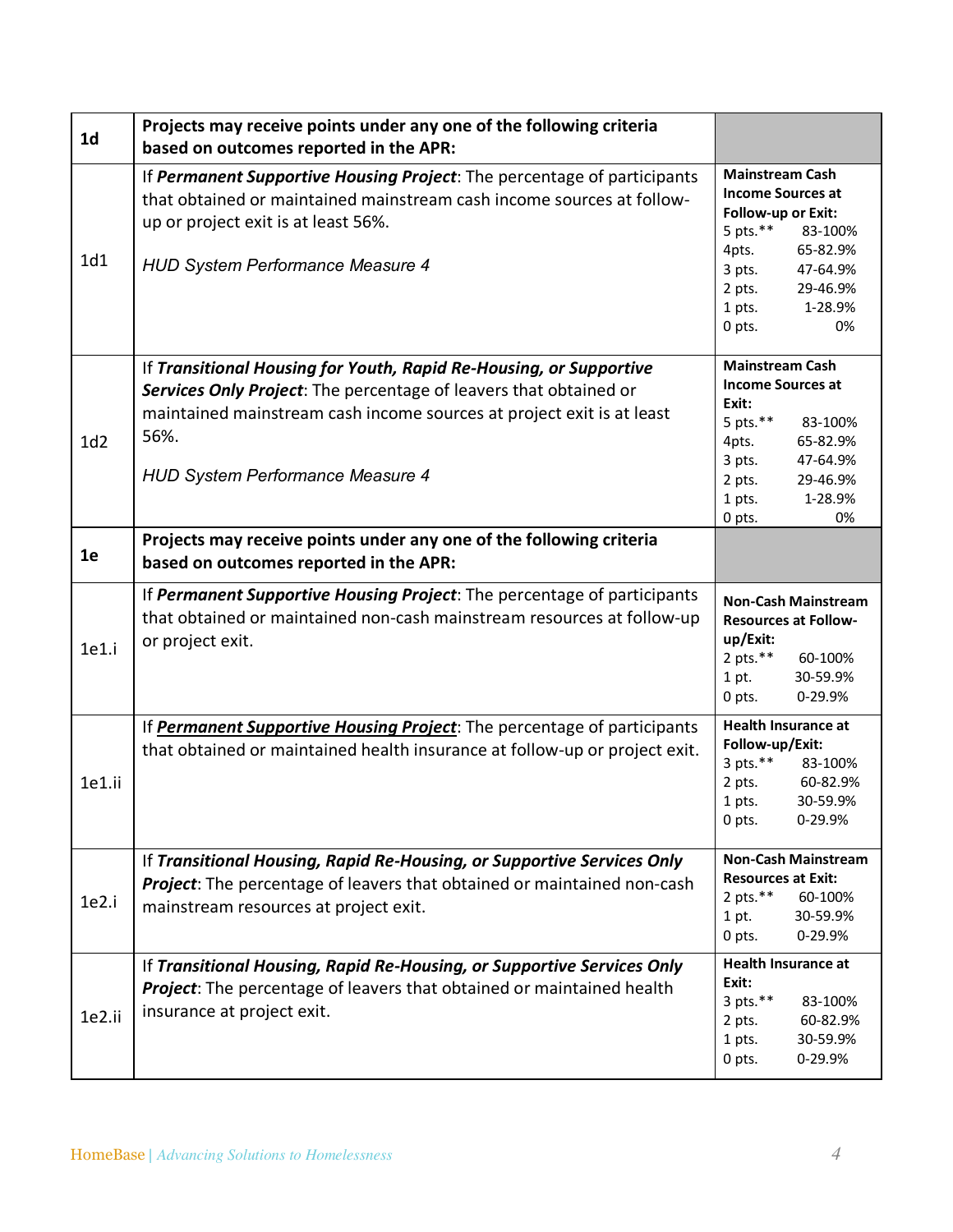| 1 <sub>f</sub> | Projects may receive points under any one of the following criteria<br>based on outcomes reported in the APR:                                                                                                                                                                                                                                                                                                                                                                                                                                                                                                                                                                                                                                                       |                                                                                                                                                                                         |
|----------------|---------------------------------------------------------------------------------------------------------------------------------------------------------------------------------------------------------------------------------------------------------------------------------------------------------------------------------------------------------------------------------------------------------------------------------------------------------------------------------------------------------------------------------------------------------------------------------------------------------------------------------------------------------------------------------------------------------------------------------------------------------------------|-----------------------------------------------------------------------------------------------------------------------------------------------------------------------------------------|
| 1f1            | If Permanent Supportive Housing, Transitional Housing for Youth or<br>Rapid Re-Housing project: The project maintained an average unit<br>utilization rate of at least 90%<br>HUD System Performance Measure 1, 3                                                                                                                                                                                                                                                                                                                                                                                                                                                                                                                                                   | <b>Average Unit</b><br><b>Utilization Rate:</b><br>5 pts.**<br>90-100%<br>4 pts.<br>75-89.9%<br>70-74.9%<br>$3$ pts.<br>$2$ pts.<br>65-69.9%<br>1 pts.<br>60-64.9%<br>0-59.9%<br>0 pts. |
| $\overline{2}$ | <b>Budget and Administrative Efficiency</b>                                                                                                                                                                                                                                                                                                                                                                                                                                                                                                                                                                                                                                                                                                                         | 44                                                                                                                                                                                      |
| 2a             | <b>Client Feedback Process:</b><br>1) Does the project have a Resident Advisory Board, Client Advisory<br>Board, or a client member of the agency's Board of Directors?<br>$Yes = 1 point$<br>$No = 0$ points<br>2) Does the project have a formal process for collecting client or resident<br>feedback?<br>$Yes = 2 points$<br>$No = 0$ points<br>3) Give one example of a time the project responded to client or resident<br>feedback, in the past 2 years, by making a change to the program.<br>(500 characters)<br>Example = $2$ points<br>No example $= 0$ points                                                                                                                                                                                           | 5                                                                                                                                                                                       |
| 2b             | Project has been responsive to outstanding or pending HUD monitoring<br>findings, HSH findings, City-wide joint fiscal monitoring findings, financial<br>audit findings, and has no other indication of major capacity issues.<br>Projects must provide an up to date (within last 21 months) audited<br>financial statement, and single audit (if applicable) in order to document<br>this criteria.<br>Projects with outstanding monitoring findings from the past year<br>(or most recent financial audit) received 3 points.<br>Projects with outstanding monitoring findings that have remained<br>unresolved for more than 1 year receive 1 point.<br>Projects that do not provide requested documentation of audit(s)<br>and/or monitoring receive 0 points. | No outstanding<br>findings: 6pts<br><b>Outstanding findings:</b><br>3pts<br>Findings unresolved<br>for more than one<br>year: 1pt<br>Requested<br>documentation not<br>provided: Opts   |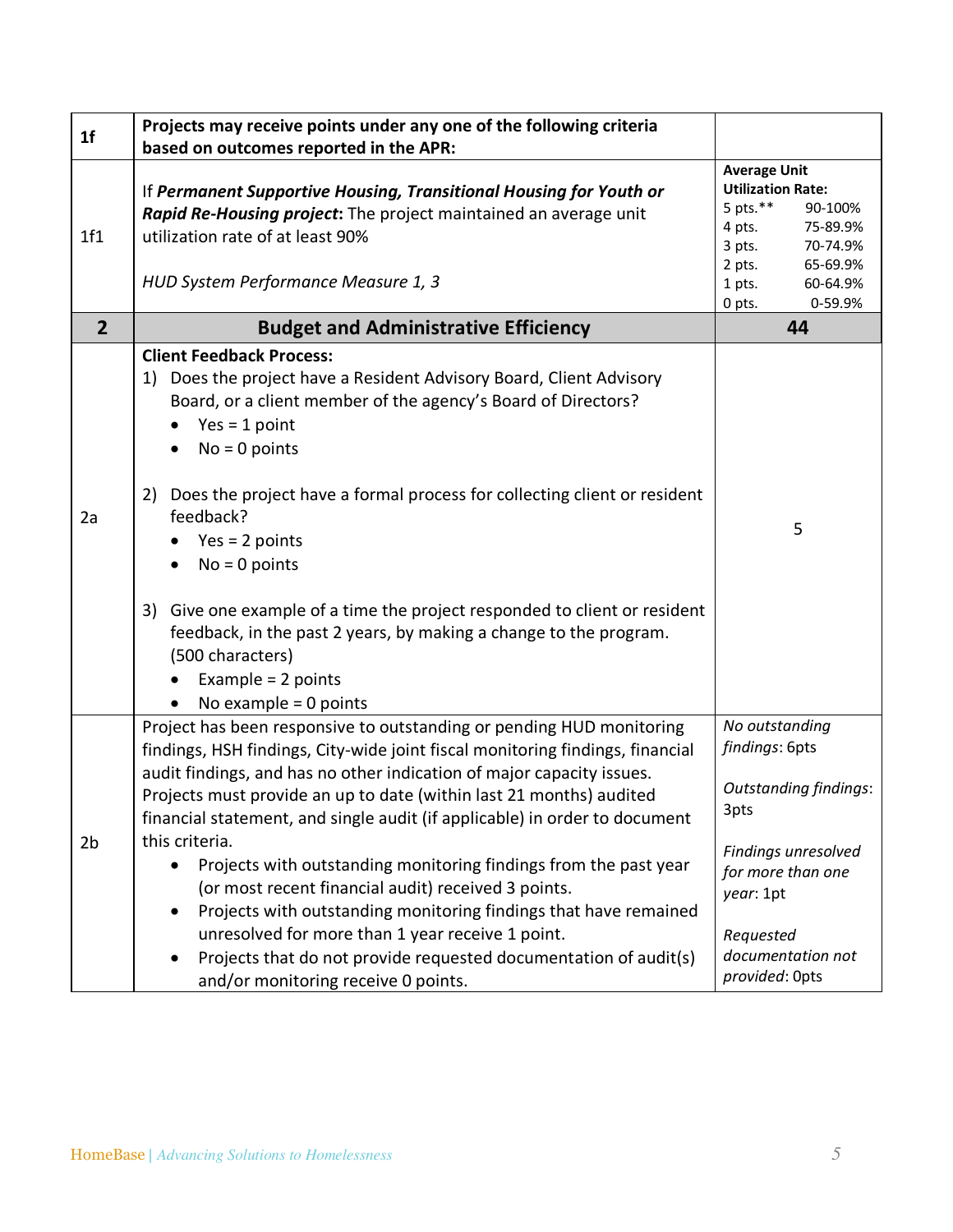|    | <b>Grant Utilization:</b>                                                                                           |                  |                       |
|----|---------------------------------------------------------------------------------------------------------------------|------------------|-----------------------|
| 2c | 3 points:<br>The project drew down or invoiced at least quarterly                                                   |                  |                       |
|    | 3 points:                                                                                                           |                  | 6                     |
|    | The project used at least 90% of grant funds.                                                                       |                  |                       |
|    |                                                                                                                     |                  |                       |
|    | Agency/collaborative participates in Continuum of Care planning                                                     | 5 pts.<br>4 pts. | 12 mtgs.<br>$10 - 12$ |
|    | meetings.                                                                                                           | 3 pts.           | $7-9$                 |
| 2d |                                                                                                                     | 2 pts.           | 4-6                   |
|    |                                                                                                                     | 1 pt.            | $1 - 3$               |
|    | <b>HMIS Data Quality</b>                                                                                            | 0 pts.           | $\mathbf 0$           |
|    | Data quality is calculated as the percentage of data fields that are                                                |                  |                       |
|    | complete (there is a response entered in that field).                                                               | 8 pts.           | 100%                  |
|    |                                                                                                                     | 7 pts.           | 90-99.9%              |
|    | If more than 5% of responses for a given data element are "Don't                                                    | 6 pts.           | 80-89.9%              |
| 2e | Know/Refused", then all "Don't Know/Refused" responses for that data                                                | 5 pts.<br>4 pts. | 70-79.9%<br>60-69.9%  |
|    | element will count as 1/2 of a complete data field. Otherwise, "Don't                                               | 3 pts.           | 50-59.9%              |
|    | Know/Refused" responses will count as a complete data field. This factor                                            | 2 pts.           | 40-49.9%              |
|    | will be scored based on data in Question 6 the project's APR.                                                       | 1 pt.            | 30-39.9%              |
|    |                                                                                                                     | 0 pts.           | $30%$                 |
|    | Contributes to System Performance on HUD System Performance<br>Measures 1, 2, 3, 4, 5, 7 by improving data quality. |                  |                       |
|    | <b>Low Barrier:</b>                                                                                                 |                  |                       |
|    | 3 points: The project does not drug test participants on site or require                                            |                  |                       |
|    | drug testing in the community.                                                                                      |                  |                       |
|    | 2 points: The project will not disqualify applicants for having too little or<br>no income.                         |                  |                       |
|    | 2 points: The project will not disqualify applicants based on information                                           |                  |                       |
| 2f | discovered through a credit check or a check for eviction history.                                                  |                  |                       |
|    | 3 points: The project will not disqualify applicants for active or history of                                       |                  |                       |
|    | substance abuse.                                                                                                    |                  |                       |
|    | 2 points: The project will not disqualify applicants for reasons related to                                         |                  | 14                    |
|    | experience of domestic violence (lack of a protective order, period of                                              |                  |                       |
|    | separation from abuser, law enforcement involvement, etc).                                                          |                  |                       |
|    | 2 points: The project does not conduct criminal background checks for                                               |                  |                       |
|    | applicants or participants. Projects may be awarded one point if they                                               |                  |                       |
|    | conduct background checks due to a demonstrated legal requirement                                                   |                  |                       |
|    | from one of the agency's funding sources.                                                                           |                  |                       |
|    | HUD System Performance Measures 1, 3                                                                                |                  |                       |
|    |                                                                                                                     |                  |                       |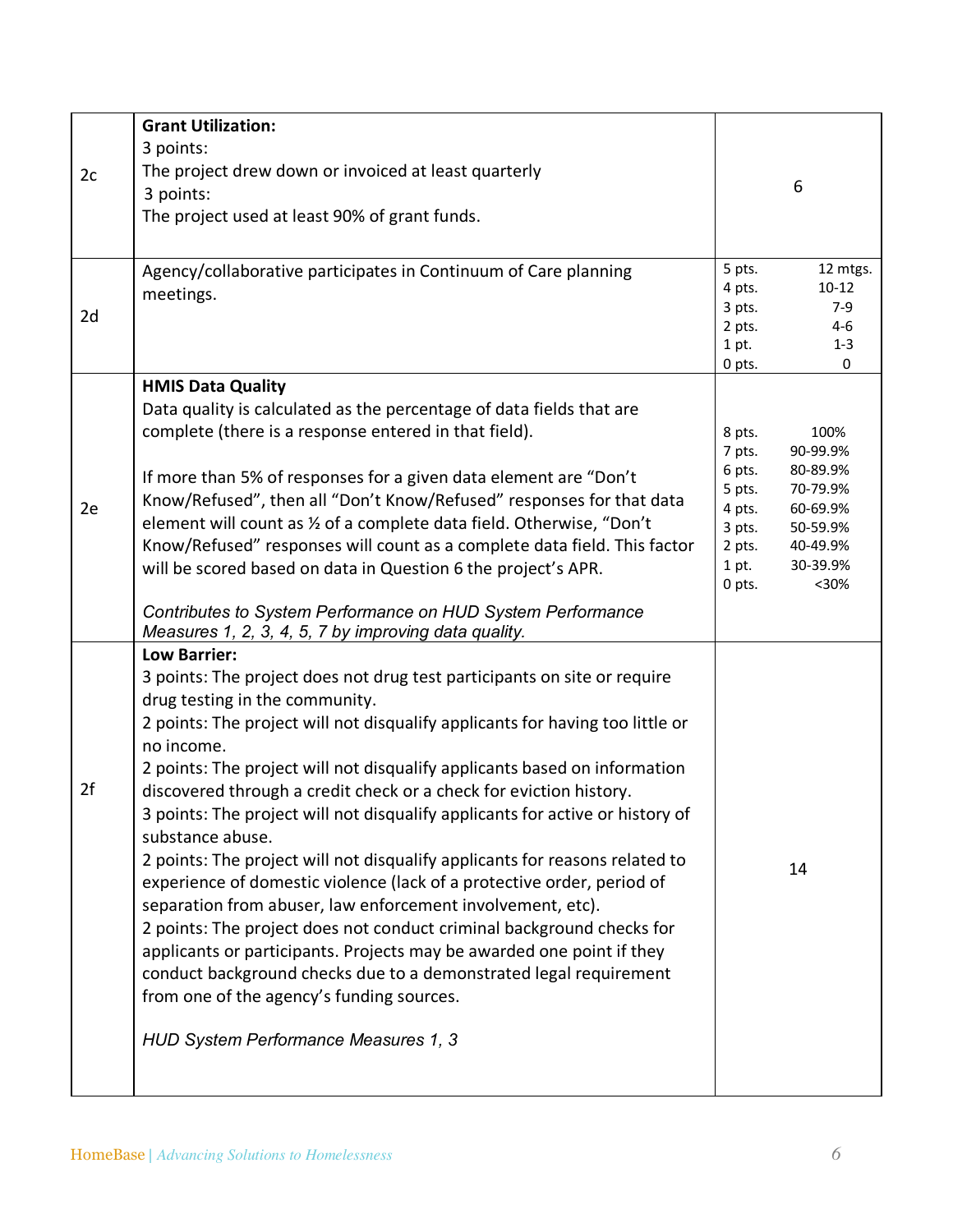| $\overline{\mathbf{3}}$ | <b>Community Priority for Housing Types</b>                                                                                                                                                                                               | 5 |
|-------------------------|-------------------------------------------------------------------------------------------------------------------------------------------------------------------------------------------------------------------------------------------|---|
| 3a1                     | If program is a Permanent Supportive Housing project, award full points.<br>(Please note 3a1 and 3a2 are mutually exclusive).<br>HUD System Performance Measures 1, 3, 7                                                                  | 4 |
| 3a2                     | If program is a Transitional Housing program serving youth clients. (Please<br>note 3a1 and 3a2 are mutually exclusive).<br>HUD System Performance Measures 1, 3, 7                                                                       | 3 |
| 3 <sub>b</sub>          | If a program is a Permanent Supportive Housing project and commits all<br>units made available through turnover to housing chronically homeless<br>individuals or families, award full points.<br><b>HUD System Performance Measure 1</b> | 1 |
|                         | <b>Total Points Available:   101</b>                                                                                                                                                                                                      |   |

\*Project participants for all housing stability measures exclude deceased clients.

\*\*For criteria based on performance outcomes data, information is collected from the most recent APRs from grant years ending in 2017. For APRs that were due in 2017 through March 2018 and received an extension beyond their deadline, the APRs will be pulled from HMIS. Additionally, projects are evaluated based on a minimum household count of 20 households. If the project did not serve 20 households in a one-year period, each scoring factor from Section 1 will be compared to the average scores from the three prior NOFA competitions. If the average score is higher, the scoring factor will be reviewed by panelists. Panelists may change those scores to match the averages based on their discretion.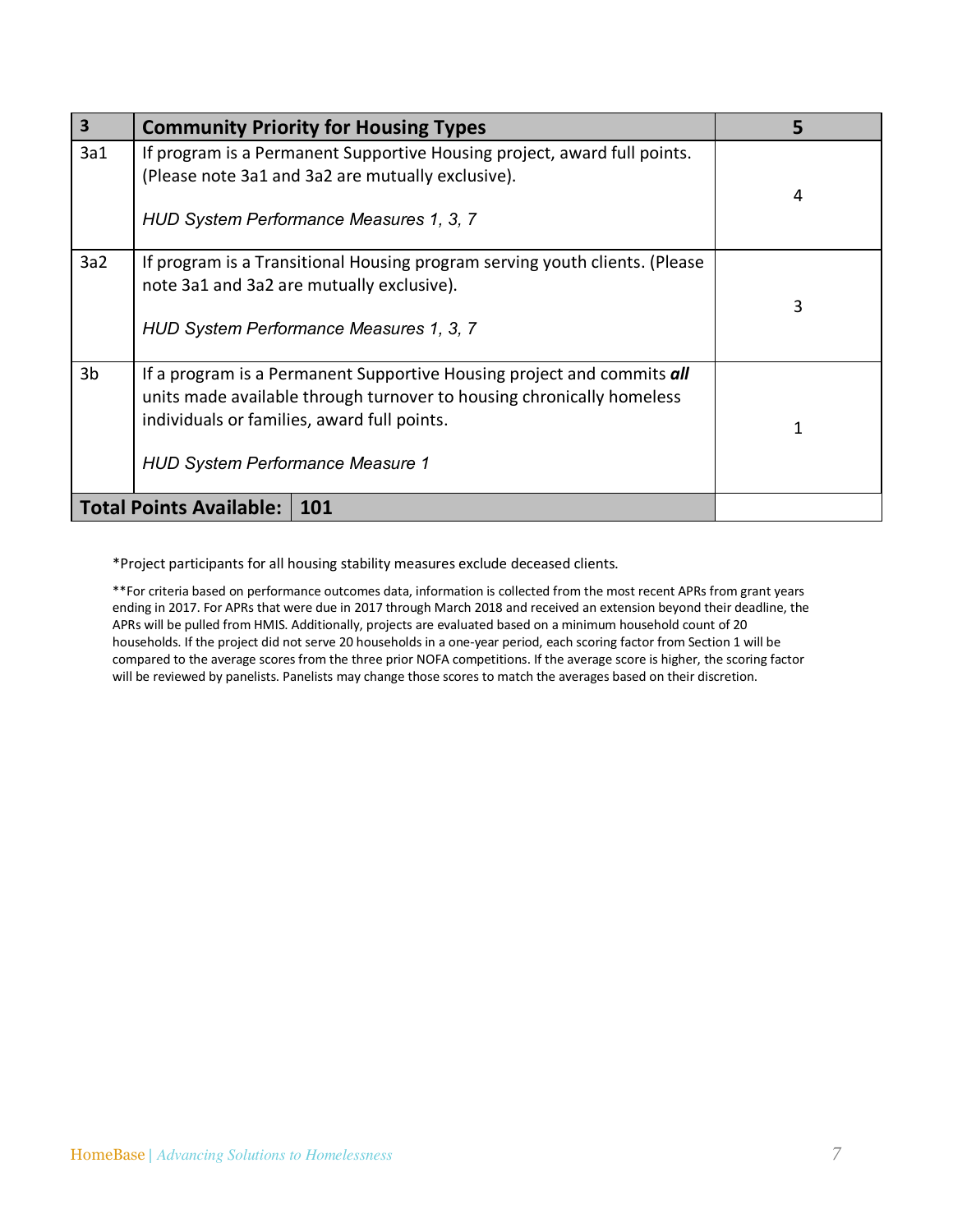### 2018 MCKINNEY-VENTO CONTINUUM OF CARE HOMELESS ASSISTANCE GRANTS 2018 NEW PROJECT SCORING TOOL

### **THRESHOLD CRITERIA**

#### **(Required but not scored. If "no" for any threshold criteria, the project is ineligible.)**

| Item                                                                                                                                                                                                                                                                                                                                                                                                                                      | <b>Maximum</b>   |
|-------------------------------------------------------------------------------------------------------------------------------------------------------------------------------------------------------------------------------------------------------------------------------------------------------------------------------------------------------------------------------------------------------------------------------------------|------------------|
|                                                                                                                                                                                                                                                                                                                                                                                                                                           | <b>Available</b> |
|                                                                                                                                                                                                                                                                                                                                                                                                                                           | <b>Score</b>     |
| <b>HMIS Implementation:</b> Projects that do not participate, or have not agreed to participate, are not eligible<br>for funding, unless it is a victim-service agency, serving survivors of domestic violence, or a legal services agency.<br>Project has agreed to participate in the DHSH-administered HMIS and has signed a local Certification of Intent to<br>participate.                                                          | N/A              |
| Coordinated Entry: Projects that have not agreed to participate in Coordinated Entry, when it is available for<br>the program type, are not eligible for funding. Victim-service agencies or those serving survivors of domestic<br>violence shall participate with Coordinated Entry while protecting client data and safety to ensure fair and equal<br>access to the coordinated entry process and housing and services opportunities. | N/A              |
| Eligible Applicant: Applicant and subrecipient (if any) are eligible. Eligible project applicants for the CoC<br>Program are nonprofit organizations, States, local governments, and instrumentalities of State and local<br>governments.                                                                                                                                                                                                 | N/A              |
| Project is eligible for bonus, reallocation, or domestic violence bonus funding in the 2018<br><b>CoC NOFA.</b>                                                                                                                                                                                                                                                                                                                           | N/A              |
| Project Shall Meet HUD Timeliness Standards: Project has secured or will secure proof of site control,<br>match, environmental review, and the documentation of financial feasibility within 12 months of the<br>announcement of the award.                                                                                                                                                                                               | N/A              |
| Target Populations: The population to be served must meet CoC program eligibility requirements, and the<br>project application must clearly establish eligibility of project applicants.                                                                                                                                                                                                                                                  | N/A              |
| Amount of Request: The LHCB retains the right to request that new applicants adjust the amount of their<br>requests.                                                                                                                                                                                                                                                                                                                      | N/A              |
| <b>Match:</b> The agency has committed to match 25% of the grant except for leasing funds.                                                                                                                                                                                                                                                                                                                                                | N/A              |
| Ineligible Activities for New Projects: In order to best optimize the McKinney-Vento Continuum of Care<br>funds, the LHCB has determined that new projects shall not request funds for construction, rehabilitation, or<br>acquisition.                                                                                                                                                                                                   | N/A              |
| Masterleased Units: If units are masterleased, lease is for at least 10 years.                                                                                                                                                                                                                                                                                                                                                            | N/A              |
| CoC Strategic Plan Compliance: Project aligns with the San Francisco CoC Strategic Plan.                                                                                                                                                                                                                                                                                                                                                  | N/A              |
| Equal Access and Non-Discrimination: The project ensures equal access for program participants<br>regardless of their race, color, national origin, religion, sex, age, familial status or disability. The project complies<br>with all federal and state civil rights and fair housing laws including the Fair Housing Act, Title IV of the Civil<br>Rights Act and the Equal Access Rule.                                               | N/A              |
| Training and Technical Assistance: All projects must agree to be responsive to training and technical<br>assistance from the Collaborative Applicant and the Local Homeless Coordinating Board (LHCB).                                                                                                                                                                                                                                    | N/A              |
| Substantially Changed Systems: All projects agree to inform LHCB and Collaborative Applicant if they<br>have key personnel changes or substantially changed systems (such as changes to client admissions criteria).                                                                                                                                                                                                                      | N/A              |
| Recent Financial Statement: Projects must provide an up to date (within last 21 months) audited financial<br>statement, and single audit (if applicable)                                                                                                                                                                                                                                                                                  | N/A              |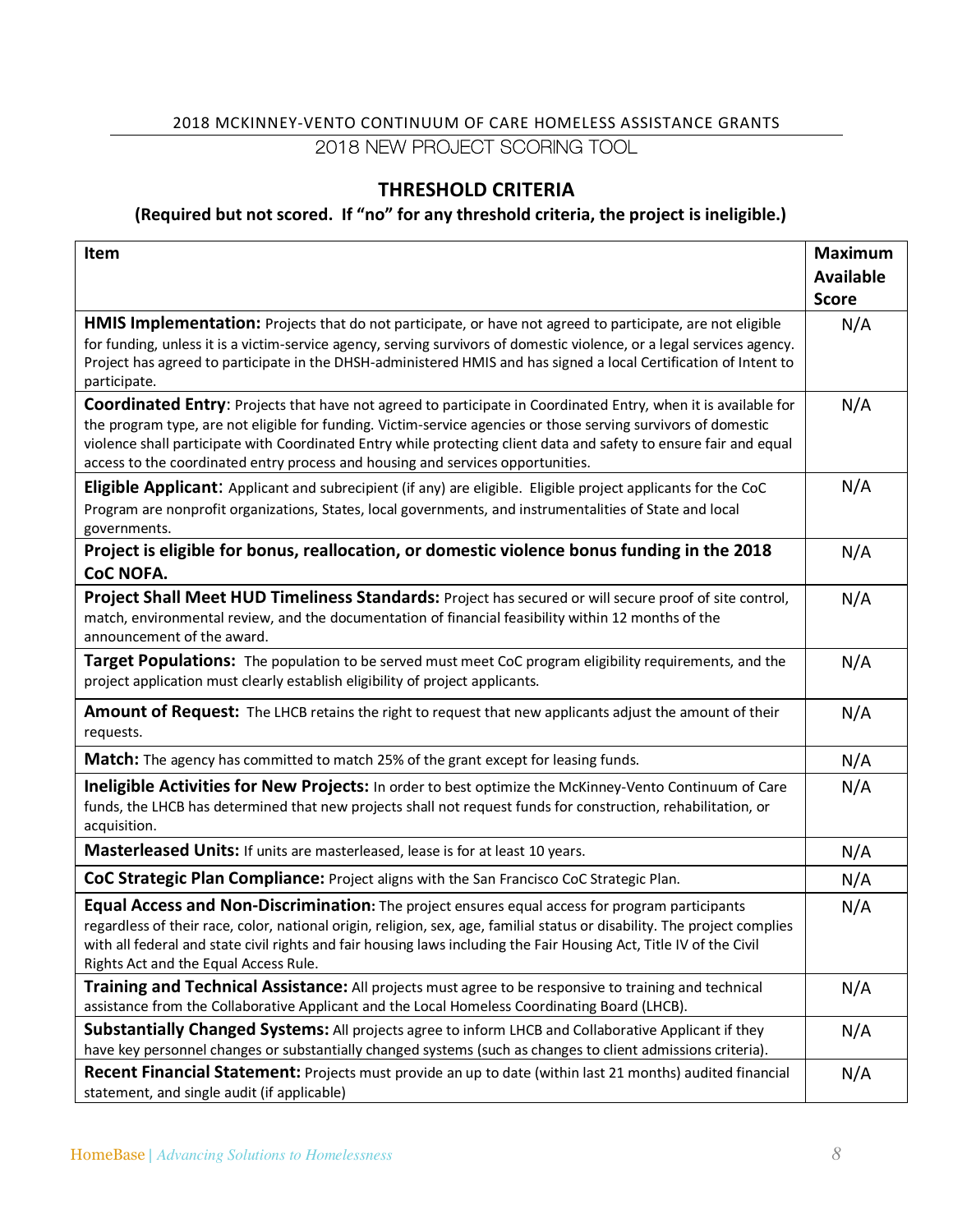| Item           |                                                                                                                                                                                                                                                                                                                                                                                                                                                                                                                                                                                        | <b>Maximum</b><br><b>Available Score</b> |
|----------------|----------------------------------------------------------------------------------------------------------------------------------------------------------------------------------------------------------------------------------------------------------------------------------------------------------------------------------------------------------------------------------------------------------------------------------------------------------------------------------------------------------------------------------------------------------------------------------------|------------------------------------------|
| $\mathbf{1}$   | <b>Program Description</b>                                                                                                                                                                                                                                                                                                                                                                                                                                                                                                                                                             | 23                                       |
| 1a             | Program design includes provision of appropriate supportive services and type, scale, and<br>location of the supportive services fit the needs of the program participants and the mode<br>of transportation to those services. Program participants are helped to obtain and remain<br>in permanent housing in a manner that fits their needs.                                                                                                                                                                                                                                        | 10                                       |
| 1 <sub>b</sub> | Housing where participants will reside is fully described, accessible and appropriate to the<br>program design proposed, and type, scale, and location of the housing fit the needs of the<br>program participants.                                                                                                                                                                                                                                                                                                                                                                    | 4                                        |
| 1 <sub>c</sub> | Linkages to other services or agencies are described.                                                                                                                                                                                                                                                                                                                                                                                                                                                                                                                                  | 4                                        |
| 1 <sub>d</sub> | Program will use a "housing first" approach, offering assistance without preconditions<br>(such as sobriety) and rapid placement/stabilization in permanent housing.                                                                                                                                                                                                                                                                                                                                                                                                                   | 5                                        |
| $\overline{2}$ | <b>Mainstream Resources</b>                                                                                                                                                                                                                                                                                                                                                                                                                                                                                                                                                            | 5                                        |
| 2a             | Program has policies and procedures that screen all clients for eligibility for mainstream<br>resources and assist them in accessing mainstream resources, and the specific plan for<br>ensuring clients will be individually assisted to obtain the benefits of the mainstream<br>health, social, and employment programs for which they are eligible to apply meets the<br>needs of the program participants. Participants are assisted to both increase their incomes<br>and live independently using mainstream housing and service programs in a manner that<br>fits their needs. | 3                                        |
| 2b             | Program conducts or provides access to training for staff on available mainstream<br>resources for which clients may qualify.                                                                                                                                                                                                                                                                                                                                                                                                                                                          | 2                                        |
| $\mathbf{3}$   | <b>Project Population</b>                                                                                                                                                                                                                                                                                                                                                                                                                                                                                                                                                              | 6                                        |
| 3a             | Population to be served is all chronically homeless or another high priority population, and<br>process for identifying clients is compatible with Coordinated Assessment and other<br>community values.<br>For new Rapid Re-Housing projects, other high priority populations include:<br>Households with children and transitional age youth coming directly from the<br>streets, emergency shelters, or other places not meant for human habitation, and<br>Persons fleeing domestic violence or trafficking.                                                                       | 6                                        |

### **SCORED CRITERIA**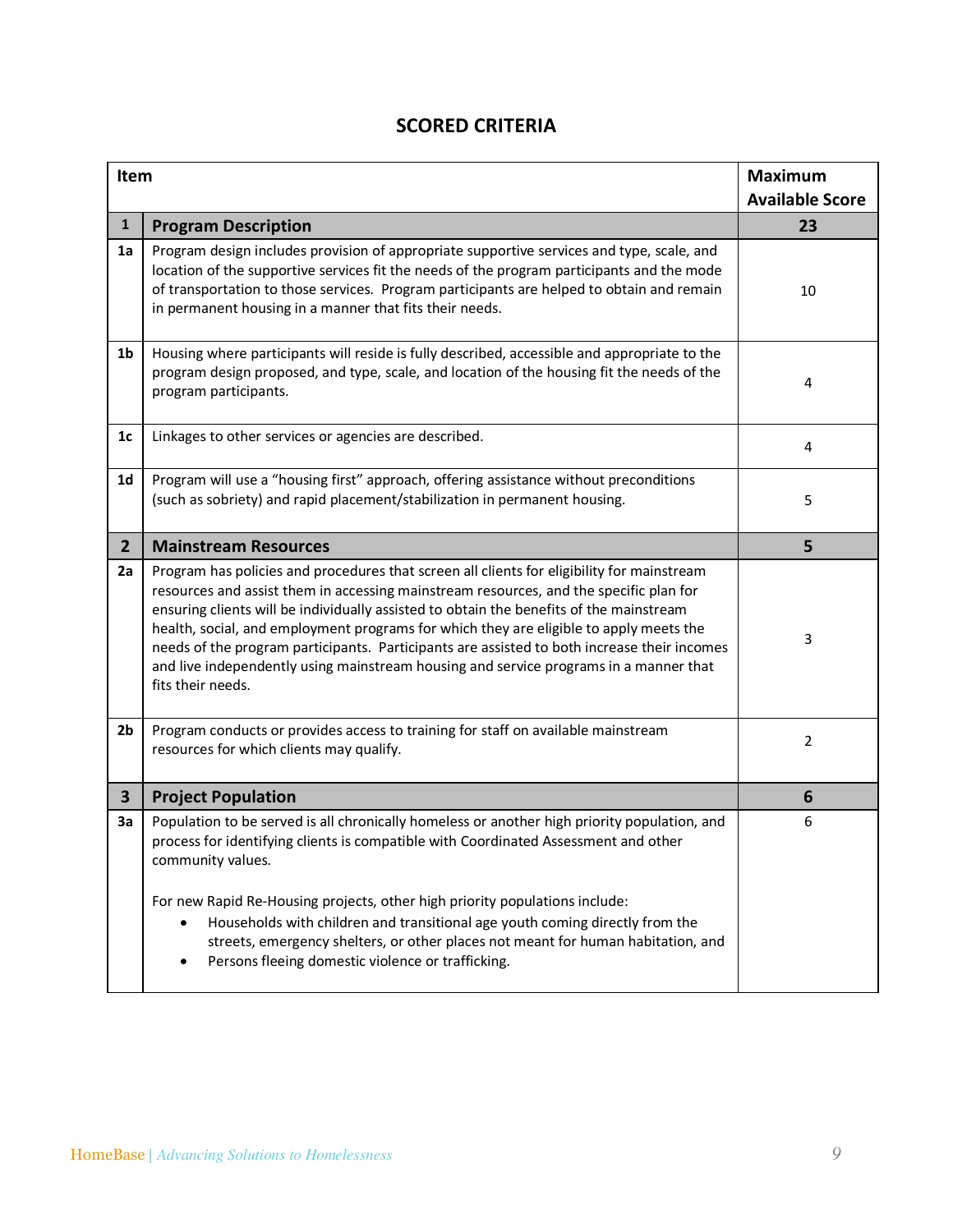| 4  | <b>Agency Background/Capacity</b>                                                                                                                                                                                                                                                                                                                                                                                                                                                                                                                                                                                                                                                                                                                                                                                                                                                                                                                                                                                                                                                                                                                                                                                                                                                                                                                                                                                                                                                                                                                                                                                                                                                                                                                                                                                                                                                                                                                                                                                                                                                            | 31                                                                                                                          |
|----|----------------------------------------------------------------------------------------------------------------------------------------------------------------------------------------------------------------------------------------------------------------------------------------------------------------------------------------------------------------------------------------------------------------------------------------------------------------------------------------------------------------------------------------------------------------------------------------------------------------------------------------------------------------------------------------------------------------------------------------------------------------------------------------------------------------------------------------------------------------------------------------------------------------------------------------------------------------------------------------------------------------------------------------------------------------------------------------------------------------------------------------------------------------------------------------------------------------------------------------------------------------------------------------------------------------------------------------------------------------------------------------------------------------------------------------------------------------------------------------------------------------------------------------------------------------------------------------------------------------------------------------------------------------------------------------------------------------------------------------------------------------------------------------------------------------------------------------------------------------------------------------------------------------------------------------------------------------------------------------------------------------------------------------------------------------------------------------------|-----------------------------------------------------------------------------------------------------------------------------|
| 4a | Agency has successfully operated at least one program similar to the one proposed for at<br>least two years and/or has a strong grant management, compliance and performance<br>history. Agency has prior experience:<br>Providing homeless housing or services;<br>٠<br>Administering rental assistance; or<br>$\bullet$<br>As a landlord or property management entity.<br>$\bullet$<br>If recipient of prior HUD Continuum of Care Grant, project applicants and potential<br>subrecipients must have satisfactory capacity, drawdowns, and performance for existing<br>grant(s), as evidenced by timely reimbursement of subrecipients, regular drawdowns, and<br>timely resolution of any monitoring findings.<br>For DV Bonus RRH and Joint TH-RRH projects: Applicants must demonstrate previous<br>experience in serving survivors of domestic violence, dating violence, sexual assault, or<br>stalking, and their ability to house survivors and meet safety outcomes. Applicants with<br>demonstrated past performance in permanent housing may partner with agencies who<br>demonstrate such experience.<br>For Rapid Re-Housing projects: Applications for Rapid Re-Housing from providers<br>specializing in serving families, single adults, and unaccompanied youth are encouraged.<br>These applicants may not have experience providing Rapid Re-Housing or administering a<br>permanent housing project. If an applicant cannot demonstrate adequate experience as<br>described above, the applicant may identify a consultant or partner agency with the<br>necessary experience. The applicant should describe the consultant or partner agency's<br>experience, as outlined above, and indicate how they will partner with the applicant. The<br>relationship with the consulting or partner agency need not be long term, but should be of<br>a reasonable duration to supplement the applicant agency's own expertise.<br>*This factor will be evaluated and pre-scored by San Francisco Department of<br>Homelessness & Supportive Housing (HSH) or HomeBase staff. | For Permanent<br>Supportive<br>Housing*:<br>10<br>For Rapid Re-<br>Housing*:<br>15 Points                                   |
| 4b | Other housing programs operated by the sponsor have at least 80% of project participants<br>that achieve housing stability in an operating year, by remaining in permanent housing or<br>exiting to permanent housing.                                                                                                                                                                                                                                                                                                                                                                                                                                                                                                                                                                                                                                                                                                                                                                                                                                                                                                                                                                                                                                                                                                                                                                                                                                                                                                                                                                                                                                                                                                                                                                                                                                                                                                                                                                                                                                                                       | 5 pts. $*$<br>>90%<br>4 pts.<br>85-89.9%<br>80-84.9%<br>3 pts.<br>75-79.9%<br>2 pts.<br>1 pts.<br>70-74.9%<br>0 pts<br><70% |
| 4c | Agency/Collaborative participates in Continuum of Care planning meetings.                                                                                                                                                                                                                                                                                                                                                                                                                                                                                                                                                                                                                                                                                                                                                                                                                                                                                                                                                                                                                                                                                                                                                                                                                                                                                                                                                                                                                                                                                                                                                                                                                                                                                                                                                                                                                                                                                                                                                                                                                    | 5 pts.<br>12<br>4 pts.<br>$10 - 12$                                                                                         |
|    | (If agency/collaborative representative attended more than 12 planning meetings in past<br>year award full points.)                                                                                                                                                                                                                                                                                                                                                                                                                                                                                                                                                                                                                                                                                                                                                                                                                                                                                                                                                                                                                                                                                                                                                                                                                                                                                                                                                                                                                                                                                                                                                                                                                                                                                                                                                                                                                                                                                                                                                                          | 3 pts.<br>$7-9$<br>2 pts.<br>$4 - 6$<br>1 pts.<br>$1 - 3$<br>0 pts.<br>0                                                    |
| 4d | For new Permanent Supportive Housing projects: Agency has identified a site for the<br>proposed project.                                                                                                                                                                                                                                                                                                                                                                                                                                                                                                                                                                                                                                                                                                                                                                                                                                                                                                                                                                                                                                                                                                                                                                                                                                                                                                                                                                                                                                                                                                                                                                                                                                                                                                                                                                                                                                                                                                                                                                                     | 5                                                                                                                           |
| 4e | Agency has been responsive to outstanding or pending HUD monitoring findings, HSH<br>findings, City-wide joint fiscal monitoring findings, financial audit findings, and has no other                                                                                                                                                                                                                                                                                                                                                                                                                                                                                                                                                                                                                                                                                                                                                                                                                                                                                                                                                                                                                                                                                                                                                                                                                                                                                                                                                                                                                                                                                                                                                                                                                                                                                                                                                                                                                                                                                                        | No outstanding<br>findings: 6 pts                                                                                           |